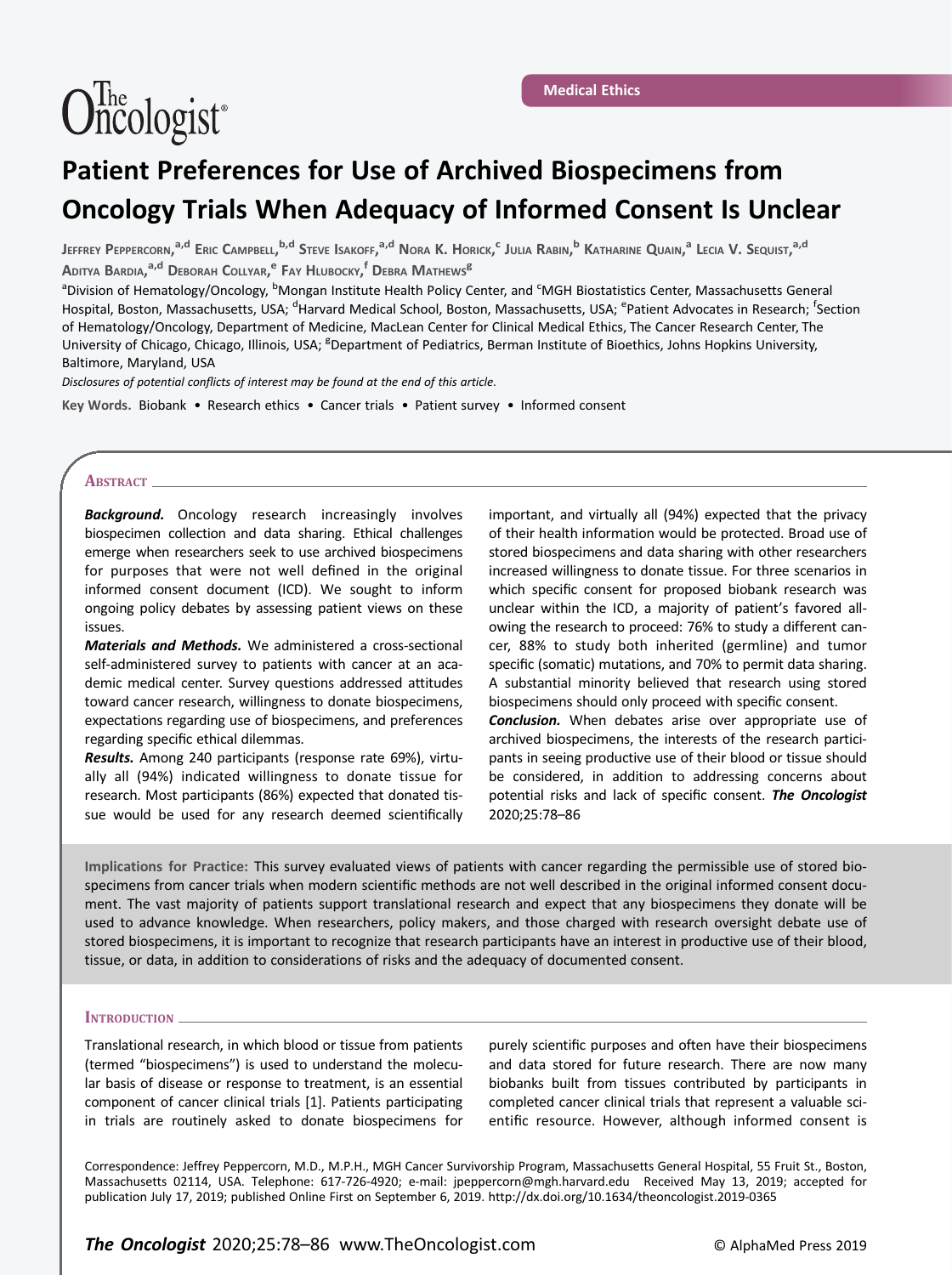

Figure 1. General views of medical research among patients with cancer.

required at the time of donation, both the nature of research with biospecimens and ethical concerns over their use continue to evolve over time. The details of informed consent documents (ICD) signed by patients at the time of donation can fail to describe important aspects of the science or potential risks to participants that would routinely be included in modern ICD, or understandably fail to imagine the science that might be possible in the future. This leads to an ethical dilemma: can identifiable biospecimens donated by cancer clinical trial participants for future use only be used for research within the scope of the original ICD, or, with appropriate scientific and ethical oversight, may they be used for research that was not anticipated when the biospecimens were collected? Which choice is most consistent with the interests and preferences of the patients who donate tissue? Under what conditions could this be considered?

These are not purely academic questions. There are many examples of cancer trials in which patients agreed to donate biospecimens on the basis of ICD that do not cover details of modern cancer research. For example, older consent forms may discuss only the patient's specific cancer type, failing to anticipate the modern understanding of molecular changes that transcend tissues of origin. Some older ICD discuss only tumor specific "somatic" genetics and not inherited "germline" genetics, raising questions about whether researchers can use modern next-generation sequencing that evaluates all genetic changes. Additionally, older ICD often state that access to participants' data will be restricted to a specific institution or collaborative group, failing to anticipate the modern world of data sharing.

This study seeks to address pragmatic questions that many investigators and ethical oversight bodies wrestle with daily: under what circumstances, if any, can archived biospecimens be ethically used when the proposed research is outside the scope described in the ICD? Ongoing efforts to prospectively improve ICD are largely silent on the question of how to manage existing biobanks [2–4]. The answers to these questions have implications for how we use the vast collections of stored biospecimens in modern research and how we can best respect the interests of clinical research participants [5].

Although studies have documented strong public support for biobank participation, there is little empirical literature to guide deliberations over use of archived biospecimens when the adequacy of informed consent is uncertain [6–8]. This challenge can be expected to persist as biobanks proliferate and both scientific methods and standards for informed consent evolve [4, 9]. No prior empirical work has addressed the views of patients regarding permissibility of biobank research when historical informed consent appears inadequate. We sought to address this gap in the literature and identify factors that impact patient perspectives in this area.

#### SUBJECTS, MATERIALS, AND METHODS

We conducted a self-administered anonymous paper survey among patients receiving care at the Massachusetts General Hospital Cancer Center (MGH) between January and July 2017. Eligible patients were English-speaking adults presenting for routine cancer care. Patients were offered a paper survey to return in clinic or by mail. The study specific survey was developed by a multidisciplinary team with expertise in oncology, research oversight, bioethics, and patient advocacy. Questions were based on prior literature, focus groups, and expert opinion [10]. Survey domains consisted of sociodemographics, clinical characteristics, attitudes toward clinical research, knowledge of genetics, expectations regarding use of biospecimens, and expectations regarding protection of research participants. Three scenarios were presented based on real ethical dilemmas involving proposed use of archived biospecimens in cancer research. The survey included a glossary of terms, piloted and refined based on five patient focus groups, and defined technical issues and terms prior to the scenario questions [10].

We categorized participants' attitudes toward medical research as an independent variable based on response to four survey questions developed from focus group participant's statements about research (see Fig. 1), including two positive and two negative statements. Participants were characterized as possessing positive views (agreement with both positive statements and rejection of both negative statements), negative views (agreement with both negative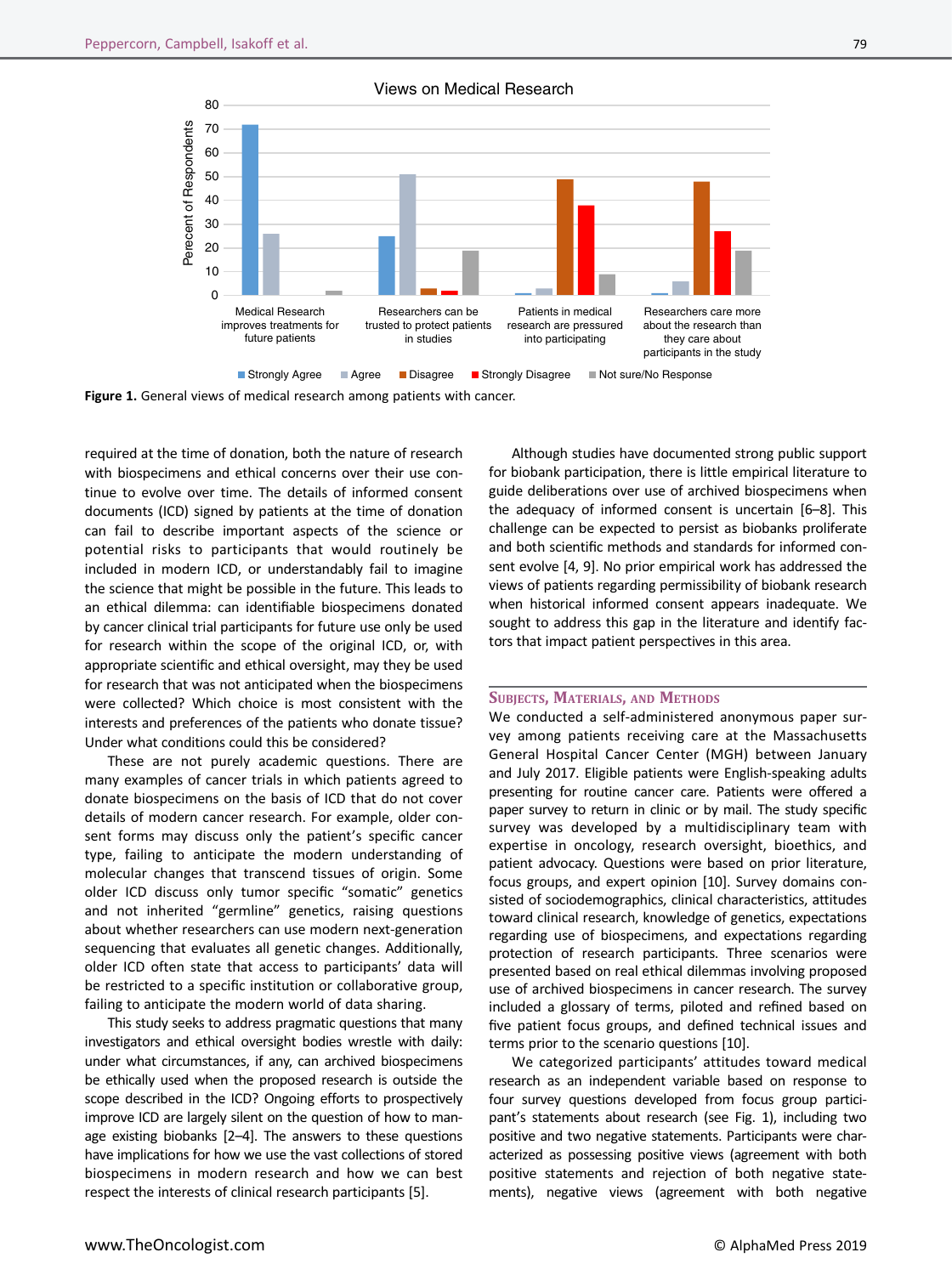statements), or mixed views (any other combination). We also characterized participants' genetics knowledge using two questions adapted from a study of genetic literacy ("genes are inside of a cell" and "cancer genes cannot change over time," with response options of "true," "false," or "not sure" for each statement), rating participants as more knowledgeable (both questions correct) or less knowledgeable (all other responses) [11].

All data were double entered into REDCap, a web-based, password-protected electronic database. Frequency distributions summarized descriptive data and predictors of responses were evaluated using Fisher's exact test with a two-sided significance threshold of  $p < .05$ . Logistic regression was used to assess whether univariate associations with  $p < .20$  remained significant after adjustment for other covariates in a multivariate model; however, for all three scenarios, multiple variables were never simultaneously associated with an affirmative scenario response using  $p < .05$ ; thus only univariate results are presented. The study was approved by the Partners HealthCare institutional review board.

#### **RESULTS**

Among 348 patients approached, 240 completed surveys (69% response rate). Demographics are presented in Table 1. Median age of participants was 59 (range, 24–91), 88% were white, 5% were Hispanic, 3% were Asian, 2% were black, 79% were women, and 81% were college educated. Fifty percent of participants reported household annual household income over \$100,000, 25% reported \$50,000–\$100,000, and 15% reported annual income under \$50,000. The majority of patients had breast cancer, but 13 cancer types were represented. Thirty percent of participants had metastatic disease, 27% had donated tissue for research, and 37% had participated in some form of clinical research.

#### Attitudes Toward Biomedical Research

Participants expressed generally positive attitudes toward biomedical research. As shown in Figure 1, 98% agreed that "medical research improves treatments for future patients." Similarly, 76% agreed that "researchers can be trusted to protect patients in studies," only 5% disagreed, and 19% were unsure. Four percent of respondents agreed that "patients are pressured into participating in research," and 7% agreed that "researchers care more about the research than they care about study participants." In total, when characterized as described above, 68% of respondents had positive views of research, 21% held mixed views, and 10% had negative views.

#### Willingness to Donate and Expectations Regarding Use of Tissue

We asked a series of questions regarding participants' willingness to donate biospecimens for cancer research and expectations regarding use of their samples if they did donate. Virtually all participants reported willingness to donate blood (94%) or cancer tissue (94%) for research. Most (94%) expected that if they donated blood or tissue, "It will be used to help as many patients as possible." Furthermore, 86% expected that their biospecimens would be used for "any research viewed as important by researchers, provided there

#### Table 1. Survey respondent characteristics ( $n = 240$ )

| <b>Characteristic</b>                          | n (%)      |
|------------------------------------------------|------------|
| Median age (range), yr                         | 59 (24-91) |
| Gender                                         |            |
| Female                                         | 189 (79)   |
| Male                                           | 49 (20)    |
| Race and ethnicity                             |            |
| White                                          | 210 (88)   |
| <b>Black</b>                                   | 5(2)       |
| Asian                                          | 8(3)       |
| Hispanic                                       | 12(5)      |
| Other                                          | 4(2)       |
| Education                                      |            |
| <high school<="" td=""><td>44 (18)</td></high> | 44 (18)    |
| College                                        | 94 (39)    |
| Graduate degree                                | 100 (42)   |
| Household income                               |            |
| $<$ \$50,000                                   | 36 (15)    |
| \$51-100,000                                   | 59 (25)    |
| >\$100,000                                     | 120 (50)   |
| Don't know; no answer                          | 25 (10)    |
| Cancer type                                    |            |
| <b>Breast</b>                                  | 160 (67)   |
| Lung                                           | 18 (8)     |
| GI cancer                                      | 16(7)      |
| <b>GU</b> cancer                               | 8 (3)      |
| Melanoma                                       | 7(3)       |
| Lymphoma                                       | 6(3)       |
| Multiple myeloma                               | 6(3)       |
| Other                                          | 22 (9)     |
| Stage IV, metastatic                           | 71 (30)    |
| Participated in a clinical trial               | 73 (30)    |
| Donated tissue for research                    | 65 (27)    |
| Willingness to donate tissue for research      | 225 (93)   |
| Family members with history of cancer          | 172 (72)   |
| Experience working in medicine or research     | 22 (9)     |

Abbreviations: GI, gastrointestinal; GU, genitourinary.

was no risk to participants." However, 31% also expected that their biospecimens would be used only for research they had specifically approved. Additionally, 94% expected that the privacy of their personal health information would be "carefully protected." There were mixed expectations regarding data sharing, with 46% expecting that their health information would not be shared with other researchers (30% disagreed; 23% were unsure).

#### Factors Influencing Willingness to Donate Tissue for Research

To better understand the motivation of potential biospecimen donors, we asked participants how selected factors would impact their willingness to donate tissue for research (Fig. 2). The majority of respondents indicated that they would be

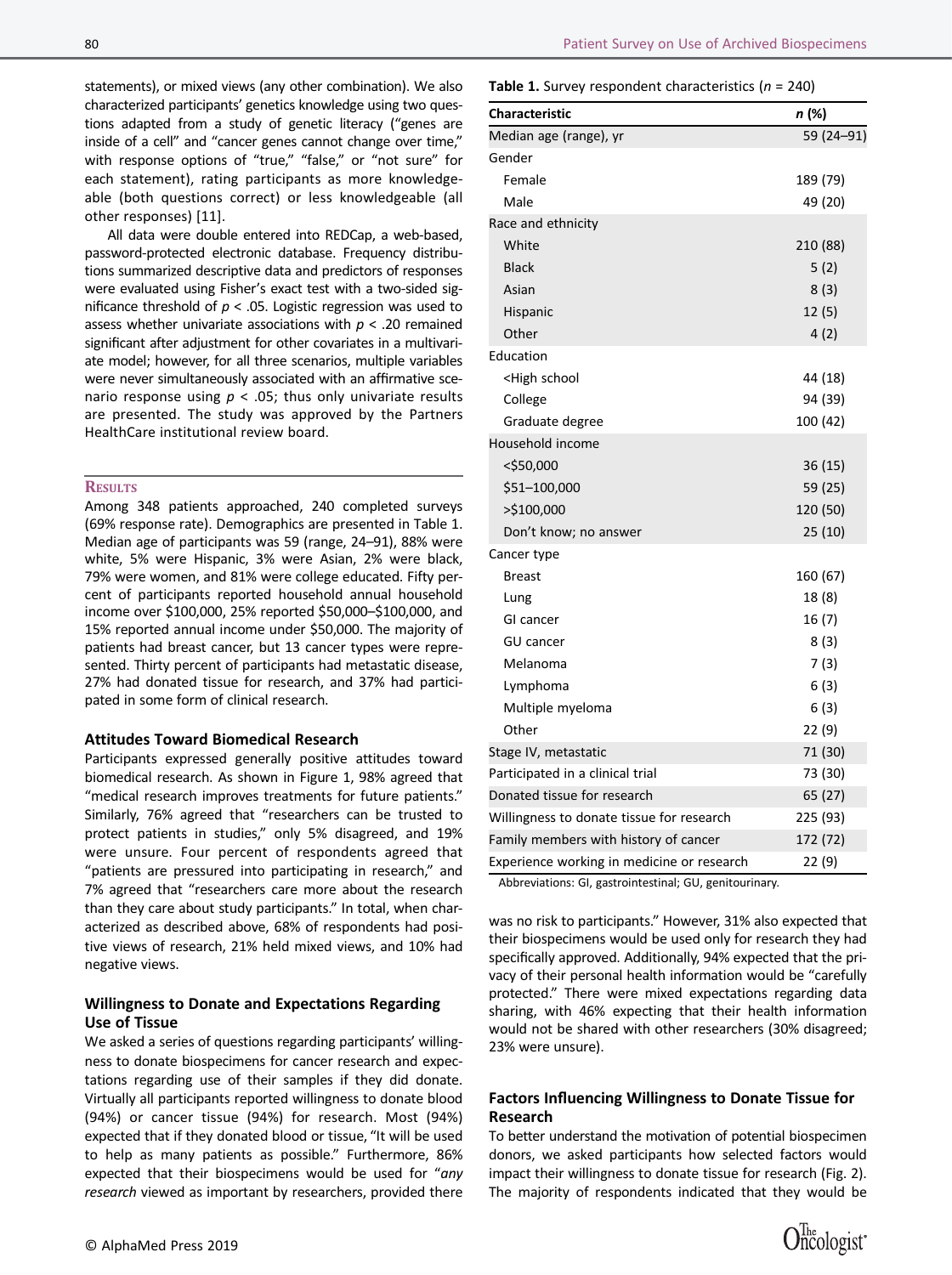

Figure 2. Factors impacting willingness to donate tissue for research.

more likely to donate if their tissue was used for broad purposes, supporting use for other cancers (78%) and other diseases (70%). Genetics research was viewed positively by most respondents, with 70% reporting increased willingness to donate.

Potential use of their tissue without any consent (as might be done with deidentified residual tissue from surgery) had a negative impact on willingness to donate among 49% of patients; 31% reported no impact. Potential use of tissue for "controversial research such as cloning" (specified as controversial in the survey) negatively impacted willingness to donate for 49% of respondents, had no impact for 23%, and had a positive impact for 15%. Participants generally favored data sharing with both U.S. and international cancer researchers, with the prospect of data sharing making them more likely to donate tissue. Despite support for data sharing, some privacy concerns did negatively impact willingness to donate. Data storage within a government database (as opposed to a university research database) decreased willingness to participate among 47% of respondents, and, testing what we viewed as an extreme, 89% reported that availability of their health information on the internet would make them less likely to donate. With regard to views on governance of biobanks, 35% of participants reported that community involvement in decisions over appropriate use of their tissue would increase their willingness to donate, whereas 49% reported no impact and 8% viewed this negatively.

#### Responses to Specific Ethical Dilemmas Regarding Use of Stored Biospecimens

The survey presented three scenarios, based on the types of real cases that regularly confront investigators and those involved in research oversight. In each case, permissibility of research with archived biospecimens was questioned based on a potential conflict between research activities and the ICD (Fig. 3). All scenarios involved stored tissue collected from breast cancer trial participants who could not be contacted for reconsent.

#### Scenario 1: Use of Breast Cancer Tissue for Lung Cancer Research

The first scenario involved the question of using tissue for lung cancer research when the trial ICD stated that tissue would be used for future breast cancer research. Despite failure of the ICD to mention other types of cancer research, most participants (76%) supported allowing use for lung cancer research to proceed, 13% were opposed, and 11% were unsure.

To better understand the basis for responses to this scenario, we asked the more general question of whether stored tissue should only be used for research specifically described in the ICD. Overall, 36% agreed with this statement, 51% disagreed, and 13% were unsure. Support for specific consent was shared by virtually all (97%) who opposed permitting lung cancer research in this scenario. However, it is notable that 23% of participants who endorsed specific consent as a general principle still approved of the lung cancer research proposed in this scenario. This was particularly salient given that the majority of participants had breast cancer and thus did not feel scientific use should be restricted to their type of cancer if deemed useful for another disease, regardless of limitations in the ICD. In univariate analysis, responses to this scenario were not associated with gender, race and ethnicity, education, income, disease stage, or experience with research. However, younger patients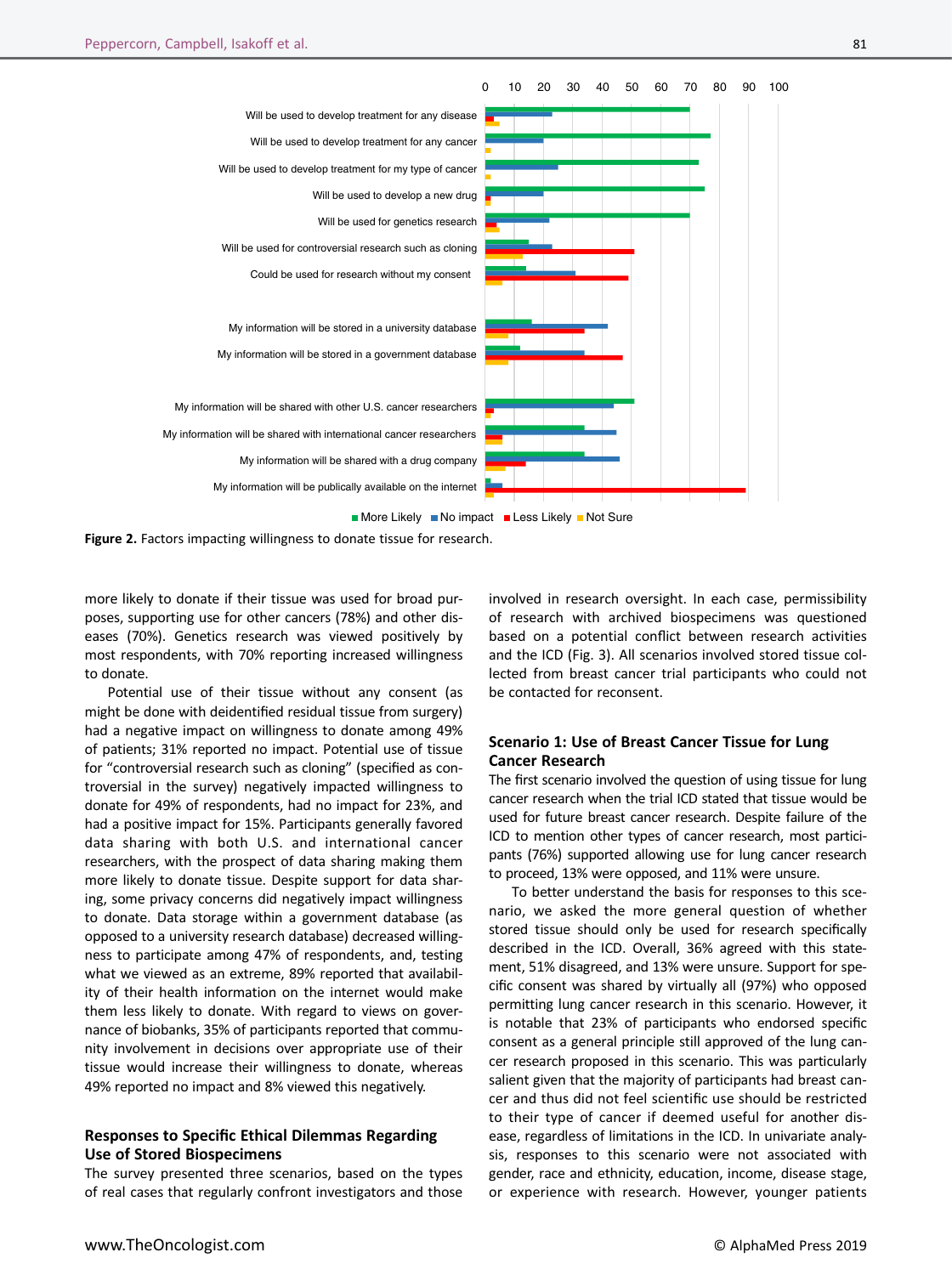**Yes** 

**No** 

N<sub>o</sub>

Unsure 17

Unsure  $\blacksquare$  11

 $\blacksquare$  13

 $\blacksquare$  13

% of respondents

75

 $R^2$ 

 $-70$ 

The original ICD states that the tissue will be used for future breast cancer research, other diseases are not mentioned. 10 years after the trial, researchers propose using the tissue for lung cancer research: Should this be permitted? Scenario 2. Conducting germline genetic research when somatic genetics is described in consent The original ICD states that tissue will be used for tumor gene mutations (somatic), not inherited (germline) mutations. 10 years after the trial, researchers want to conduct somatic and germline genetic research to study response to therapy.

Scenario 1. Using Stored tissue from a breast cancer trial for lung cancer research

% of respondents  $Yes$ N<sub>o</sub>  $\blacksquare$  5 We explain differences between germline and somatic genetics in lay terms, including privacy risks, in the survey and ask: Unsure  $\Box$  6 % of respondents Yes

Scenario 3: Data sharing in national government sponsored database The original ICD states that genetic information would only be shared within the researchers institution. 10 years later, researchers propose sharing tissue donors genetic data within a new "U.S. National Genetics Database: Should researchers be allowed to share the data with the national database, despite lack of informed consent?

Figure 3. Patient views on use archived biospecimens when proposed research conflicts with the consent document. Abbreviation: ICD, informed concent document.

| Table 2. Support for sharing data for research without specific consent among patients with cancer |  |  |
|----------------------------------------------------------------------------------------------------|--|--|
|----------------------------------------------------------------------------------------------------|--|--|

|                                                                                                                             | <b>Strongly</b><br>agree, $n$ $(\%)$ | Agree,<br>n (%) | Disagree,<br>n (%) | <b>Strongly</b><br>disagree, $n$ (%) | Not sure; no<br>response, n (%) |
|-----------------------------------------------------------------------------------------------------------------------------|--------------------------------------|-----------------|--------------------|--------------------------------------|---------------------------------|
| OK to share genetic information from<br>specimens donated for research<br>without seeking consent for data<br>sharing       | 114 (48)                             | 97 (40)         | 16(7)              | 3(1)                                 | 10(4)                           |
| OK to share genetic information from<br>residual cancer tissue after surgery<br>without seeking consent for any<br>research | 85 (35)                              | 72 (30)         | 42 (18)            | 17(7)                                | 24 (10)                         |
| OK to share clinical information from<br>electronic health records without<br>seeking consent for any research              | 67(21)                               | 75 (38)         | 44 (18)            | 25(10)                               | 29(12)                          |

(<50) were somewhat more likely to support use of biospecimens from the breast cancer trials for lung cancer research than older patients (89% vs 73%,  $p = .02$ ).

### Scenario 2: Use of Tissue for Germline Genetic Research Without Specific Consent

The second scenario involved a proposal to use a new scientific technique (next-generation sequencing) that would study both inherited genetic differences between patients (germline mutations) and noninherited genetic differences in tumors (somatic mutations). Participants were informed that the ICD stated that only somatic mutations would be studied and did not discuss risks of germline research. The scenario text also explained that the novel research technique did add risks to privacy for participants and their family members. As above, a glossary provided at the front of the survey and just prior this scenario defined germline and somatic mutations as well as genetics and genes in lay terms.

Despite lack of documented consent for germline research based on this ICD, the vast majority of participants (88%) favored allowing next-generation sequencing that included investigation of germline mutations to proceed. In univariate analysis, participants characterized as "more knowledgeable" versus "less knowledgeable" about genetics appeared at least as likely to support allowing germline research to proceed (93% vs 84%,  $p = .08$ ). As with the first scenario, younger participants were more likely to support the proposed research than older participants (98% vs. 87%,  $p = .03$ ), although it was supported by a sizeable majority among both groups. Other

sociodemographic and clinical characteristics of participants were not associated with responses.

### Scenario 3: Data Sharing in a National Government-Sponsored Database

The final scenario involved the question of whether genetic information from donated tissue could be shared with international researchers within a new "National Genetics Database" despite a statement in the ICD that stored data would only be shared with researchers within the cancer center. Although by smaller margins than for the prior scenarios, the majority of respondents (70%) favored sharing stored genetic data despite the limitation described in the ICD. Interestingly, participants with a medical or research background appeared somewhat less likely to support data sharing in this scenario (55% vs. 75%,  $p = .07$ ). Otherwise, no sociodemographic or clinical characteristics were associated with response to this scenario in univariate analysis. Respondents with a positive view of research were more likely to support data sharing (76% vs. 57%,  $p = .02$ ).

One of the issues often cited as an ethical concern related to genetics research is the theoretical impossibility of completely deidentifying genetic data [12, 13]. We sought to understand if concerns over limits of deidentification of genetic data affected participants' views, but only 25% reported this issue as a concern. Among those concerned with this risk, 42% still favored allowing data sharing, compared with 86% who were not concerned ( $p < .0001$ ).

To better understand attitudes toward privacy and data sharing, we asked participants if they would be comfortable

Should this be permitted?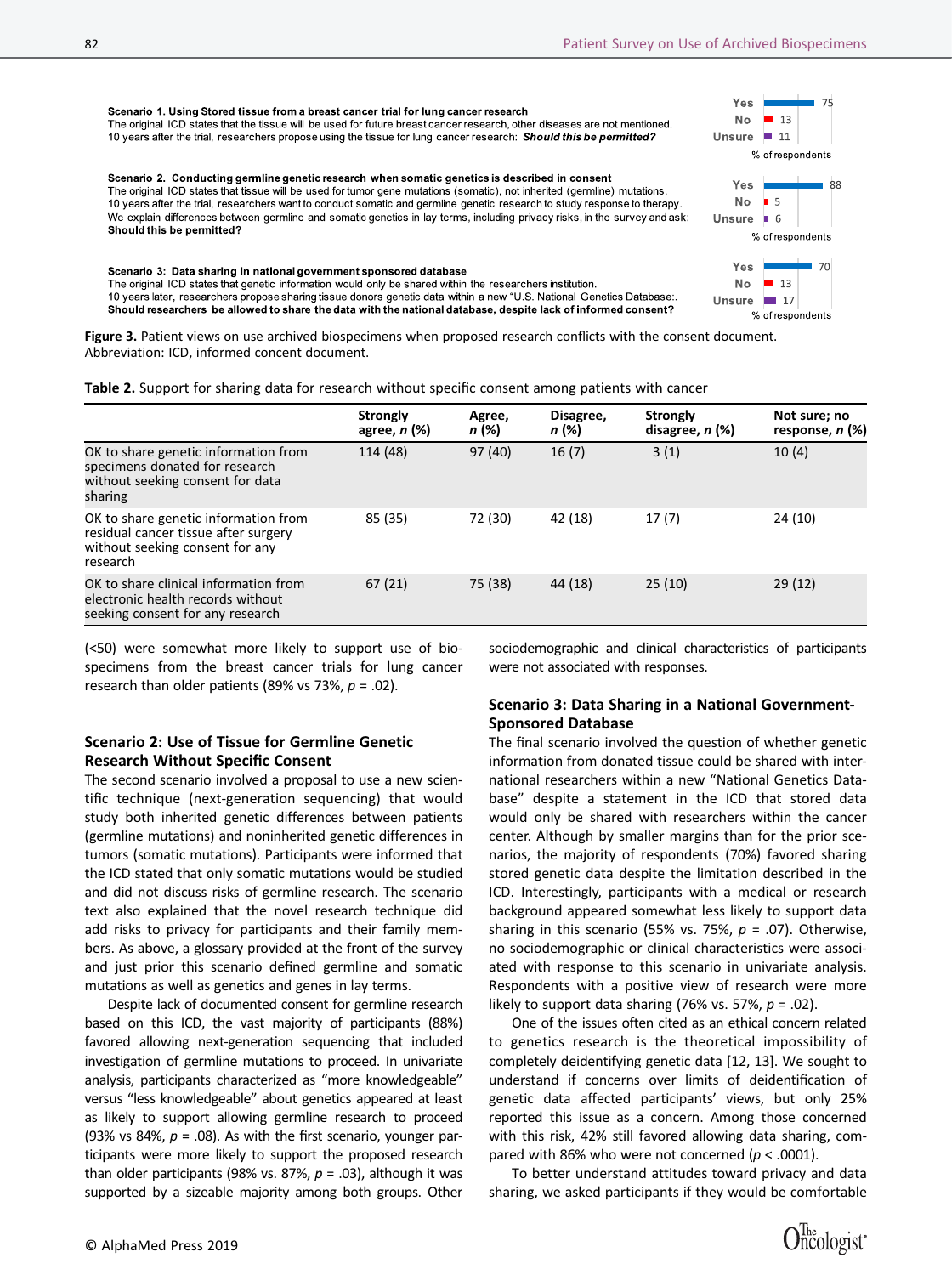| <b>Table 3.</b> Ethical considerations for use of archived |  |
|------------------------------------------------------------|--|
| biospecimens without specific consent                      |  |

| <b>Ethical issues</b>                                              | <b>Key questions</b>                                                                                                                                                     |
|--------------------------------------------------------------------|--------------------------------------------------------------------------------------------------------------------------------------------------------------------------|
| Scientific value                                                   | Is the proposed research<br>feasible? Is it important? What<br>is its potential impact?                                                                                  |
| Risks to participants                                              | What is the likelihood and<br>nature of the harm to<br>biospecimen donors if the<br>research is approved?                                                                |
| Risks to family and<br>groups                                      | In cases involving germline<br>genetic research or data sharing,<br>is there potential for harm to<br>the participant's family or racial<br>or ethnic group?             |
| Potential conflict with<br>nonwelfare interests<br>of participants | Is the proposed research on a<br>subject that could raise<br>religious, political, or cultural<br>objections among participants?                                         |
| Language in the ICD<br>regarding the research<br>in question       | To what extent does the ICD<br>directly prohibit the research<br>practice in question? Is the<br>proposed research prohibited or<br>simply omitted?                      |
| Language in the ICD<br>regarding future<br>research                | If the ICD does not directly<br>address the proposed research,<br>is broad use and/or data sharing<br>otherwise stated or implied?                                       |
| Potential to recontact<br>participants                             | Can biospecimen donors be<br>recontacted to seek consent for<br>the research?                                                                                            |
| Unique Biobank or<br>dataset                                       | How novel and important is the<br>biobank? Can a similar biobank<br>be developed from new donors<br>to support the research<br>question, and what would this<br>require? |
| Potential benefits to<br>participants                              | Are their anticipated or<br>potential direct benefits to<br>participants if the research<br>proceeds?                                                                    |
| Potential benefits to<br>relatives and groups                      | Are their anticipated or<br>potential benefits to relatives of<br>participants or those with<br>shared genetic traits from the<br>research?                              |
| Distribution of<br>potential benefits<br>from the science          | Will results of successful<br>research (new drug or<br>biomarker development) be<br>accessible to members of the<br>participants community?                              |

Abbreviation: ICD, informed consent document.

having their personal data shared under several conditions relevant to research today. As shown in Table 2, participants were most comfortable with sharing data derived from biospecimens collected with informed consent (88%) versus sharing data derived from residual blood or tissue from clinical procedures without research consent (65%) versus sharing clinical information from an electronic health record without research consent (59%).

#### **DISCUSSION**

the ICD was in question. On the surface, such cases seem to balance potential for scientific progress against our obligation to respect the autonomy of research participants as expressed through informed consent. However, as is well documented, the informed consent process is an imperfect expression of both understanding and intentions of research participants [14–16]. It is therefore not clear that when historical ICDs fail to address a modern scientific proposal that the ethical default position should be to prohibit research with stored biospecimens. There is a need to consider the magnitude of potential scientific benefits, the potential risks of the research, and the intentions and interests of those who donated the blood or tissue. This study highlights the potential for donors to have an interest in seeing their blood or tissue used productively to advance science.

Participants demonstrated very high levels of support for translational research (94% willing to donate tissue), and the vast majority (86%) expected that if they donated, their tissue or data would be used to address any important scientific question. The fact that 31% also expected to be asked to consent to such research could be taken as a contradictory response. However, in light of the responses to specific scenario questions (with 65% of this group supporting the lung cancer research, 88% germline genetics research, and 57% supporting data sharing, respectively) this may be an indication that although many patients expect to provide broad consent upfront or that they will be recontacted and reconsented as needed, a majority may still support use of biospecimens for research when consent is uncertain. These data suggest that investigators should seek broad consent and plan for recontact at the time of tissue collection when possible [4].

In total, for each of the three scenarios we proposed, a sizeable majority of respondents favored proceeding with biospecimen research despite the fact that some aspect of the study was not described in the ICD used at the time of tissue collection. A minority (less than 15% in all cases) took an opposing view. How investigators and those charged with research oversight should respond to this important but minority view remains an open question. This study demonstrates that issues of respecting the interests and intentions of participants and sustaining trust in science cut both ways. The questions on factors that impact willingness to donate as related to questions of broad versus narrow use, governance, and data storage can all be taken as a proxy for support for research and trust in science. For many patients, willingness to participate, and perhaps trust in science (not directly addressed), seems to increase if broad questions are pursued, regardless of specific consent. We do not suggest that these data demonstrate that the concerns of the minority should be overlooked, but rather that the specific factors of each case must be considered, with appreciation of the interests of research participants on both sides of the debate. Table 3 lists ethical considerations and key questions that can guide deliberations over use of archived biospecimens on a case-by-case basis.

These questions should be further evaluated among diverse patient populations and settings [17]. Although we achieved a high response rate, suggesting that the results are generalizable within our cancer center, this survey was conducted at a single academic medical center with a

This study was motivated by real scenarios in which the permissibility of using archived biospecimens based on details of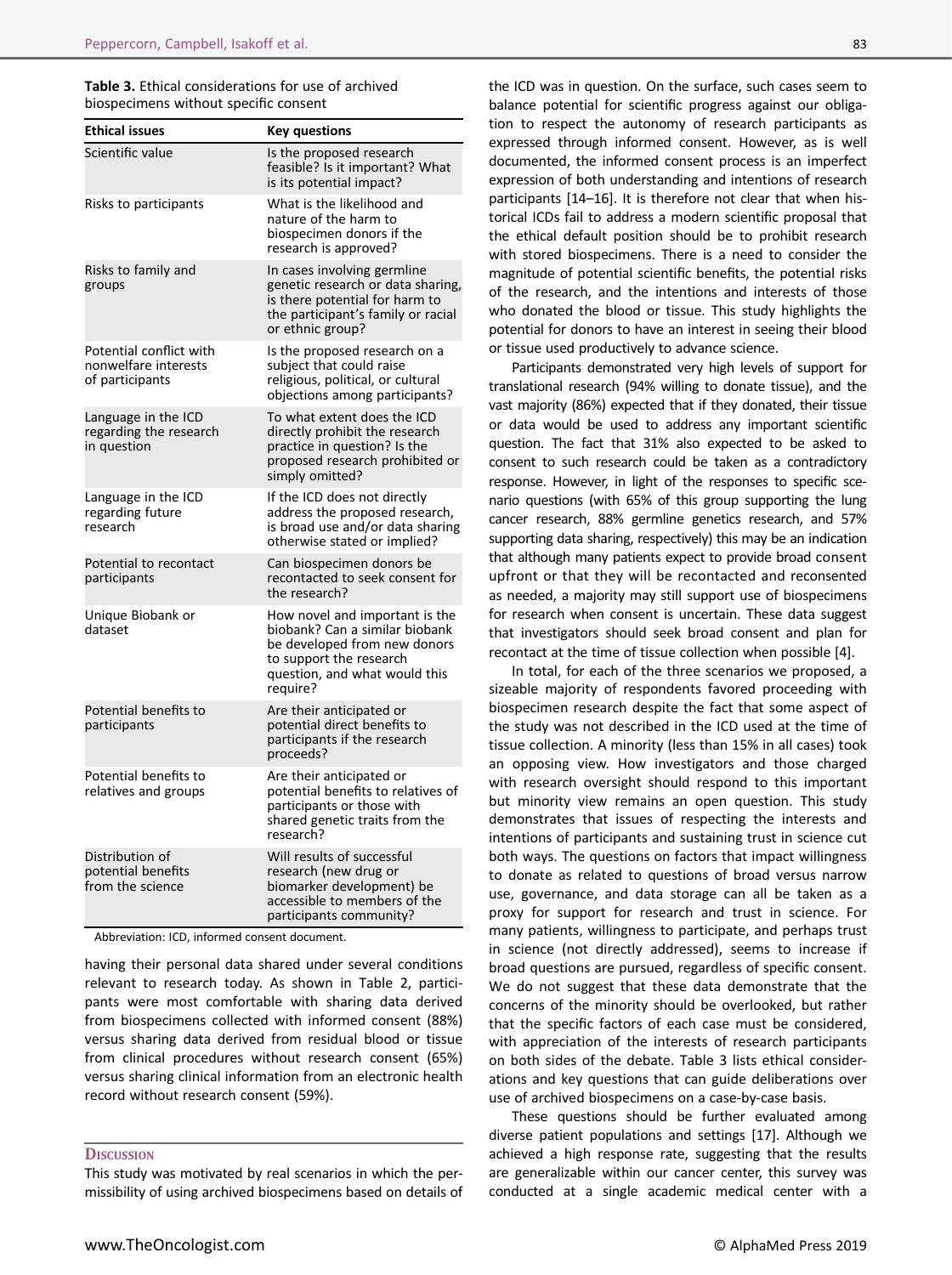predominantly white, affluent, and well-educated patient population. Although the majority of participants had breast cancer, 80 patients representing 12 additional distinct cancer populations were also included. Furthermore, we did not detect differences in responses based on most sociodemographic or clinical factors, including stage or type of cancer. Younger patients seemed generally more supportive of broad use of biospecimens without specific consent than older patients.

Whereas our work confronts the novel question of what to do with existing biobanks as both scientific techniques and ethical standards evolve, much of the prior work in this area has focused on how to prospectively reduce issues related to future use through improvements in the informed consent process and biobanking governance as new samples are collected [3, 18, 19]. This work has informed the revised Common Rule that now includes support for broad generalized consent language [20, 21]. Prior work demonstrates strong public support for biobanking and the acceptability of broad generalized consent when tissue is collected [18, 22–24]. A systematic literature review of attitudes toward biobanking among bioethicists, patients, and the general public found that those facing illness are typically more supportive of broad-based consent for use of their tissue and less concerned with potential risks of reidentification and data sharing compared with other groups [25].

Prior work has also identified two concerns regarding broad consent for biobanking in the general population: commercialization and the nonwelfare interests of participants. With regard to commercialization, multiple studies have demonstrated concerns over commercialization of biospecimens among the public and potential for this to decrease willingness to contribute to biobanks and to erode public support for biobank research [26, 27]. The literature demonstrates that disclosure of potential for commercial use and transparency can mitigate these concerns, and public support for commercialization can be fostered by independent governance of biobanks and reinvestment of financial support in future research [27]. In our study, participants indicated that use of their biospecimen to develop a new drug or sharing of information with a drug company would generally increase willingness to donate, with less than 20% holding a negative view. These limited data suggest that patients with cancer might be more open to commercialization of their biospecimens then members of the general public.

We did not substantially explore concerns over nonwelfare interests (interests related not to direct benefit or harm but to the religious, political, or cultural views of participants). These issues have been shown to impact willingness to participate in biobanks in the general public [28]. Participants in our study supported broad use of their biospecimens for other cancers, other diseases, or using techniques or data sharing not specified in the ICD, but with the exception of one question about "controversial research" and cloning (which most did not support), we did not touch upon issues that might raise nonwelfare concerns. The focus group research that informed the development of this survey offers further exploration of the potential rationale motivating the views expressed in the survey [10].

Our study demonstrates support for biobanking and broad consent among a population with cancer. Previous work focused on questions of how to prospectively plan biobank research in oncology. Braun et al. conducted structured interviews with 30 patients with cancer in Hawaii and found strong interest in donating tissue for biobanking and acceptance of broad consent [29]. In a survey involving 224 patients with cancer, Bryant et al. found that 84% were willing to have leftover tissue used for research and majorities favored both broad one-time consent for future research (71%) and linkage between their biospecimens and clinical data (62%) [30]. Similar to our findings, a minority (21%) preferred specific consent for any proposed use of their biospecimens. Pentz et al. explored potential racial and ethnic differences in views of biobanking among 315 patients with cancer and reported that 95% supported biobanking and most favored broad consent without recontact; similarly, the authors found that views did not differ based on race, gender, education, or clinical characteristics [31].

To our knowledge, this is the first empirical study to address patient views on how dilemmas involving novel scientific techniques and questions of adequate informed consent with stored biospecimens should be resolved. Several conceptual papers frame these issues as a conflict between scientific progress and the protection of research participants [32, 33]. Others argue that research participants may have an interest in seeing productive scientific use of their tissue, regardless of consent [7–9]. Our study provides empirical evidence documenting the validity of this interest.

Patient preference is not the only factor to consider when determining the permissibility of research with stored biospecimens. Importantly, even in this relatively homogenous sample of predominantly affluent white women with breast cancer, there is diversity of opinion on virtually every topic, including a need for specific consent for each scenario. However, the fact that in all cases, a large majority of participants favored research advancing even without specific consent should give pause to policies that call for blanket restriction of research with stored biospecimens to the scope of older consent forms. The scientific value of some collected samples from prior clinical trials may be difficult to replicate, and it is not clear that we serve the interests of the research participants, trust in science, or any other ethical principle by restricting all research that was not adequately described by modern standards.

Patients signing informed consent are not typically given a wide range of options to indicate their preferences for future use of their blood, tissue, or data. Nor does signing consent imply a clear understanding of the way their biospecimens will or will not be used [34, 35]. As demonstrated by Beskow and colleagues, even with extensive efforts to improve disclosure and informed consent, many potential biobank participants lack understanding of future research and potential risks [16]. In this context, the data presented here suggest that by restricting research with stored biospecimens we may be violating the interests of many participants, just as we fear we are violating the interests of some if we permit research to move forward without specific consent.

In addition to limitations noted above, we acknowledge that respondents to hypothetical scenarios in a survey are an imperfect proxy for the actual research participants in

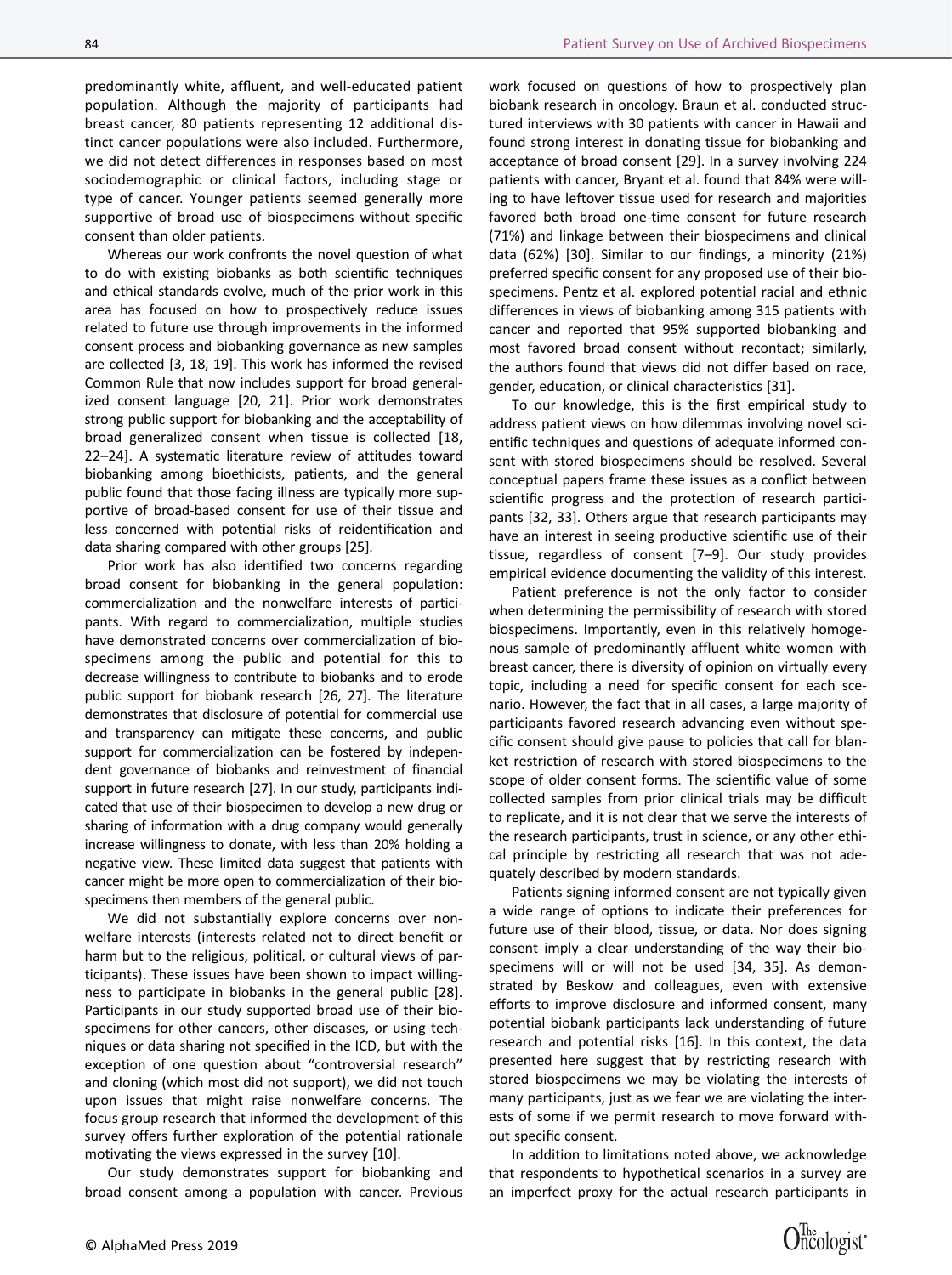similar cases. Furthermore, although most participants in this survey favored allowing the proposed research to proceed, this does not diminish the interests of the minority who oppose research without clear and specific consent. This study documented potential risks to trust in science and future participation in research that may arise from either strict or more permissive interpretations of historical ICD for archived biospecimens. There will be a persistent need to consider the specifics of each case as dilemmas over use of biospecimens arise in the future.

Despite this ongoing uncertainty, we believe that these results are helpful to the field on several levels. First, although our focus was previously collected specimens, these results strongly support current efforts to develop improved biobank participation and consent prospectively. Broad consent, as opposed to specific consent, is not only acceptable but preferred by most participants and will mitigate some questions regarding ICD adequacy in the future [25]. Our study suggests that explaining potential for broad future use in the consent process is likely to increase willingness to donate tissue. Second, our results indicate a need for caution in assuming that the interests of research participants are best protected by restricting research to areas and methods specified in historical ICD. We do not suggest that when there is a clear contradiction between the consent document and proposed research that this be ignored, but for issues such as the extent of data sharing permitted or changes in scientific technique (such as next-generation sequencing) that may not be described but introduce minimal additional risk, caution should be taken before assuming that a potentially valuable scientific resource should not be used on ethical grounds [8]. We feel that the factors outlined in Table 3 should be considered in future cases to guide case-by-case decisions. Finally, given the apparent diversity of patient views, there is a need for increased transparency, community involvement in deliberations, and consideration of documentation and publication of regulatory decisions regarding biobank governance to allow for public comment, consistency, and accountability [8, 27, 36].

#### **CONCLUSION**

Oncology translational research using archived biospecimens relies on a partnership between researchers and patients who donate blood or tissue. Our scientific efforts must have a strong ethical foundation of informed consent and respect for the interests and autonomy of research participants. This includes the participant's interest in maximizing the scientific value of donated tissue.

#### **ACKNOWLEDGMENTS**

This study was funded by the Greenwall Foundation for Bioethics.

#### AUTHOR CONTRIBUTIONS

- Conception/design: Jeffrey Peppercorn, Eric Campbell, Steve Isakoff, Nora K. Horick, Deborah Collyar, Fay Hlubocky, Debra Mathews
- Provision of study material or patients: Jeffrey Peppercorn, Steve Isakoff, Lecia V. Sequist, Aditya Bardia
- Collection and/or assembly of data: Jeffrey Peppercorn, Nora K. Horick, Julia Rabin, Katharine Quain, Debra Mathews
- Data analysis and interpretation: Jeffrey Peppercorn, Eric Campbell, Steve Isakoff, Nora K. Horick, Julia Rabin, Katharine Quain, Fay Hlubocky, Debra Mathews
- Manuscript writing: Jeffrey Peppercorn, Eric Campbell, Steve Isakoff, Nora K. Horick, Julia Rabin, Katharine Quain, Lecia V. Sequist, Aditya Bardia, Deborah Collyar, Fay Hlubocky, Debra Mathews
- Final approval of manuscript: Jeffrey Peppercorn, Eric Campbell, Steve Isakoff, Nora K. Horick, Julia Rabin, Katharine Quain, Lecia V. Sequist, Aditya Bardia, Deborah Collyar, Fay Hlubocky, Debra Mathews

#### **DISCLOSURES**

Lecia V. Sequist: AZ, Merrimack, Genentech, Blueprint Medicines, Janssen (C/A), AZ, Novartis, BI, Genentech, Blueprint Medicines, LOXO, Merrimack (RF), AZ (H); Aditya Bardia: Genentech/Roche, Immunomedics, Novartis, Pfizer, Merck, Radius Health, Spectrum Pharma, Taiho Pharm, Diiachi, Sanofi (C/A), Biotheranostics (RF). The other authors indicated no financial relationships. (C/A) Consulting/advisory relationship; (RF) Research funding; (E) Employment; (ET) Expert testimony; (H) Honoraria received; (OI) Ownership interests; (IP) Intellectual property rights/inventor/patent holder; (SAB) Scientific advisory board

#### REFERENCES

1. Vaught J, Rogers J, Myers K et al. An NCI perspective on creating sustainable biospecimen resources. J Natl Cancer Inst Monogr 2011;2011:1–7.

2. Beskow LM, Lin L, Dombeck CB et al. Improving biobank consent comprehension: A national randomized survey to assess the effect of a simplified form and review/retest intervention. Genet Med 2017;19:505–512.

3. Strech D, Bein S, Brumhard M et al. A template for broad consent in biobank research. Results and explanation of an evidence and consensus-based development process. Eur J Med Genet 2016;59:295–309.

4. Grady C, Eckstein L, Berkman B et al. Broad consent for research with biological samples: Workshop conclusions. Am J Bioeth 2015;15: 34–42.

5. Caulfield T, Murdoch B. Genes, cells, and biobanks: Yes, there's still a consent problem. PLoS Biol 2017;15:e2002654.

6. Bathe OF, McGuire AL. The ethical use of existing samples for genome research. Genet Med 2009;11:712–715.

7. Helgesson G, Dillner J, Carlson J et al. Ethical framework for previously collected biobank samples. Nat Biotechnol 2007;25:973–976.

8. Peppercorn J, Shapira I, Deshields T et al. Ethical aspects of participation in the database of genotypes and phenotypes of the National Center for Biotechnology Information: The Cancer and Leukemia Group B Experience. Cancer 2012;118:5060–5068.

9. Petrini C. "Broad" consent, exceptions to consent and the question of using biological samples for research purposes different from the initial collection purpose. Soc Sci Med 2010;70:217–220.

10. Mathews DJH, Rabin JT, Quain K et al. Secondary use of patient tissue in cancer biobanks. The Oncologist 2019 [Epub ahead of print].

11. Haga SB, Barry WT, Mills R et al. Public knowledge of and attitudes toward genetics and genetic testing. Genet Test Mol Biomarkers 2013;17:327–335.

12. Homer N, Szelinger S, Redman M et al. Resolving individuals contributing trace amounts of DNA to highly complex mixtures using high-density SNP genotyping microarrays. PLoS Genet 2008;4: e1000167.

13. Jamal L, Sapp JC, Lewis K et al. Research participants' attitudes towards the confidentiality of genomic sequence information. Eur J Hum Genet 2014;22:964–968.

14. Schumacher A, Sikov WM, Quesenberry MI et al. Informed consent in oncology clinical trials: A Brown University Oncology Research Group prospective cross-sectional pilot study. PLoS One 2017;12:e0172957.

15. del Carmen MG, Joffe S. Informed consent for medical treatment and research: A review. The Oncologist 2005;10:636–641.

16. Beskow LM, Weinfurt KP. Exploring understanding of "understanding": The paradigm case